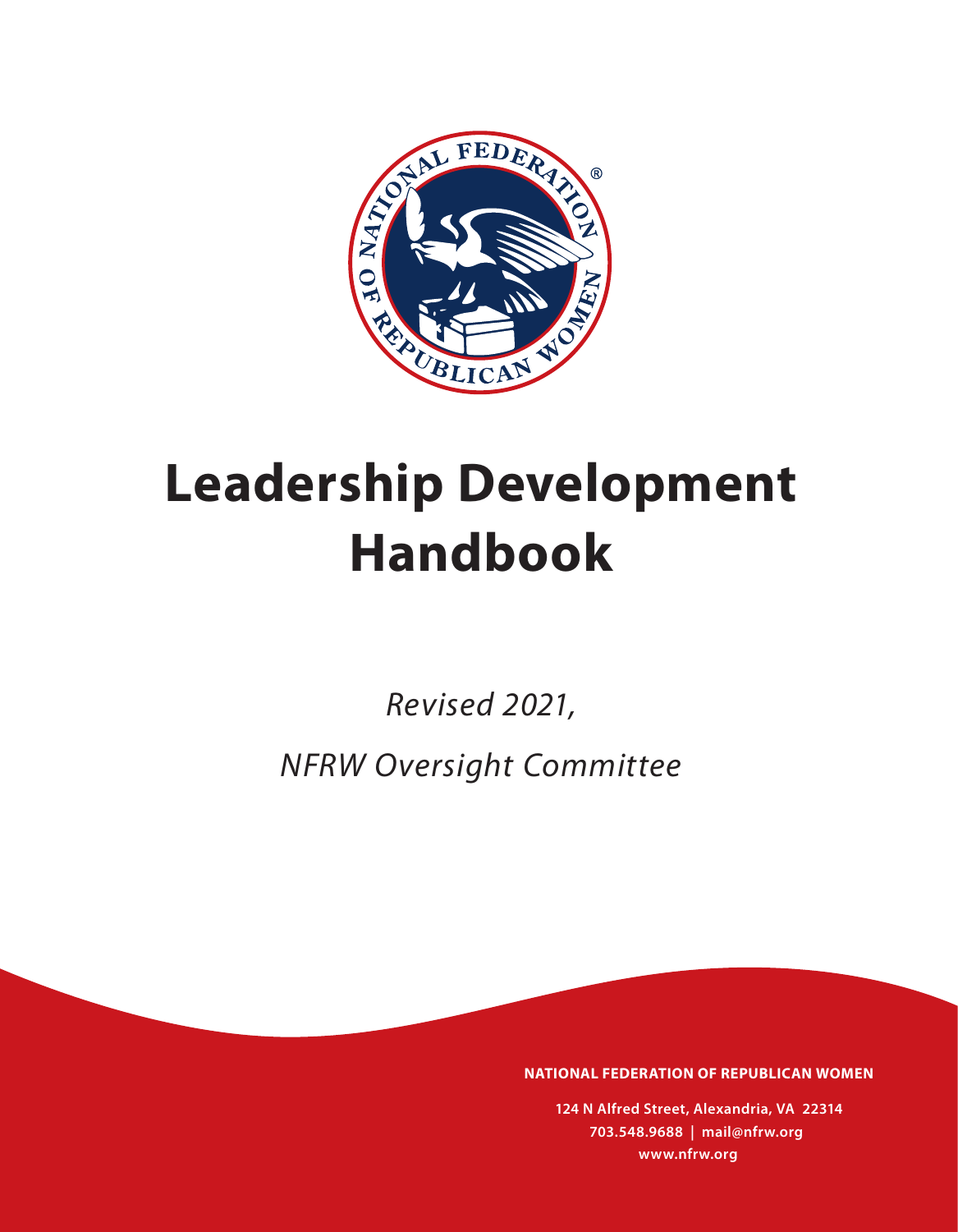# **TABLE OF CONTENTS**

| I. SKILLS AND TOOLS OF LEADERSHIP      | 3  |
|----------------------------------------|----|
|                                        |    |
| <b>II. CLUB PRESIDENTS</b>             |    |
| A. GUIDELINES FOR CLUB PRESIDENTS      | 4  |
| B. HOW TO CONDUCT A SUCCESSFUL MEETING | 6  |
| C. SAMPLE MEETING AGENDA               |    |
| D. MEMBERSHIP                          | 8  |
| E. CLUB PROGRAMS                       | 10 |
|                                        |    |
|                                        |    |

III. SUMMARY OF A LEADER 12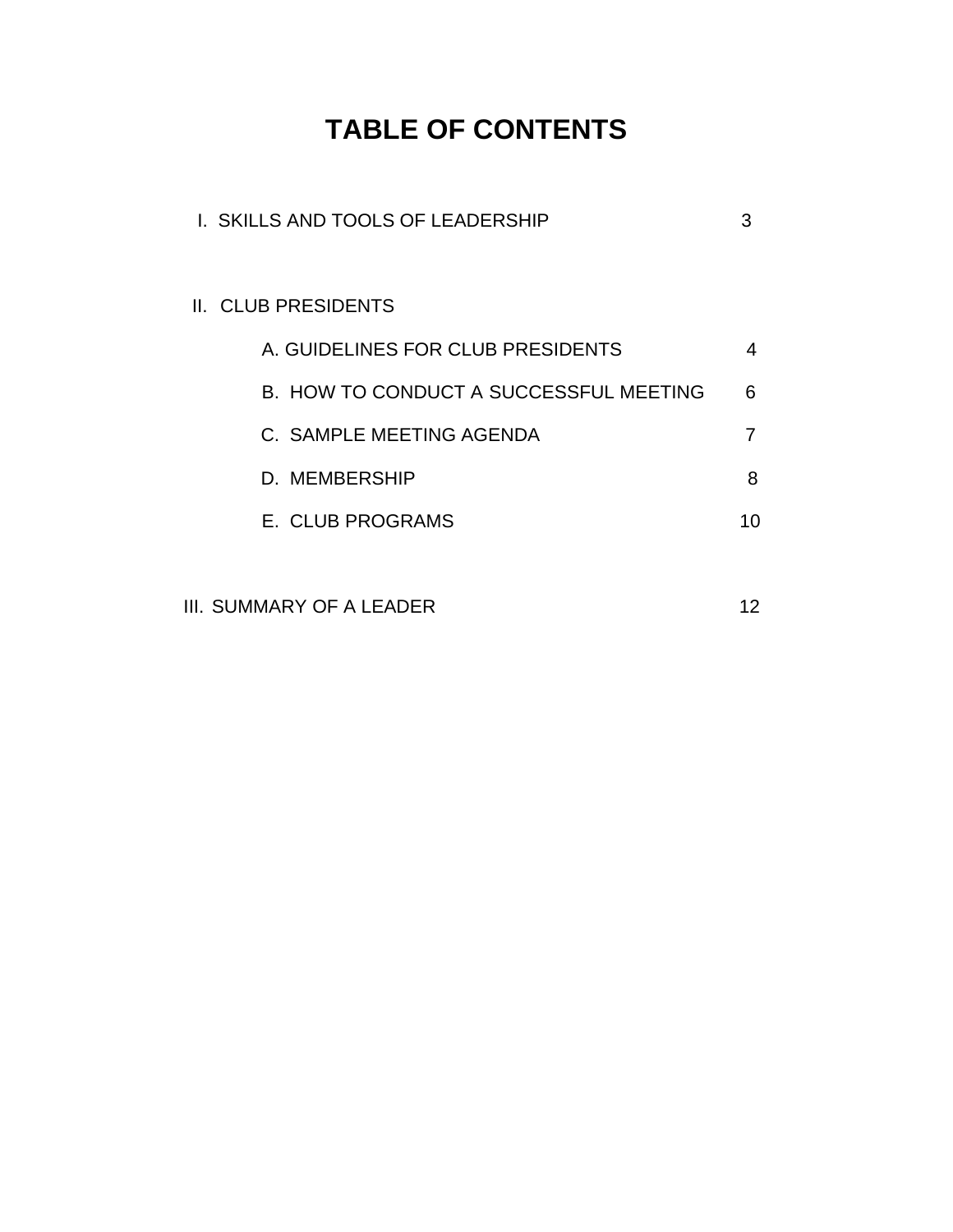# **SKILLS AND TOOLS OF LEADERSHIP**

### **SKILLS:**

**ADMINISTRATIVE SKILLS**, to get the job done.

Organization and planning abilities Implementation skills Skills in integrating, measuring and evaluating Application of past mistakes to present and future projects Record keeping and reporting Delegating and sharing responsibilities Have a working knowledge of technology

#### **LEADERSHIP DEVELOPMENT SKILLS,** to develop future leaders.

Use of co-chairmen and group members Know talents and skills of members Delegate responsibilities Communication skills Nominating committee that represents the entire membership

### **TOOLS:**

Job descriptions Written agenda for meetings Knowledge of Bylaws Robert's Rules of Order, Newly Revised Knowledge of campaigns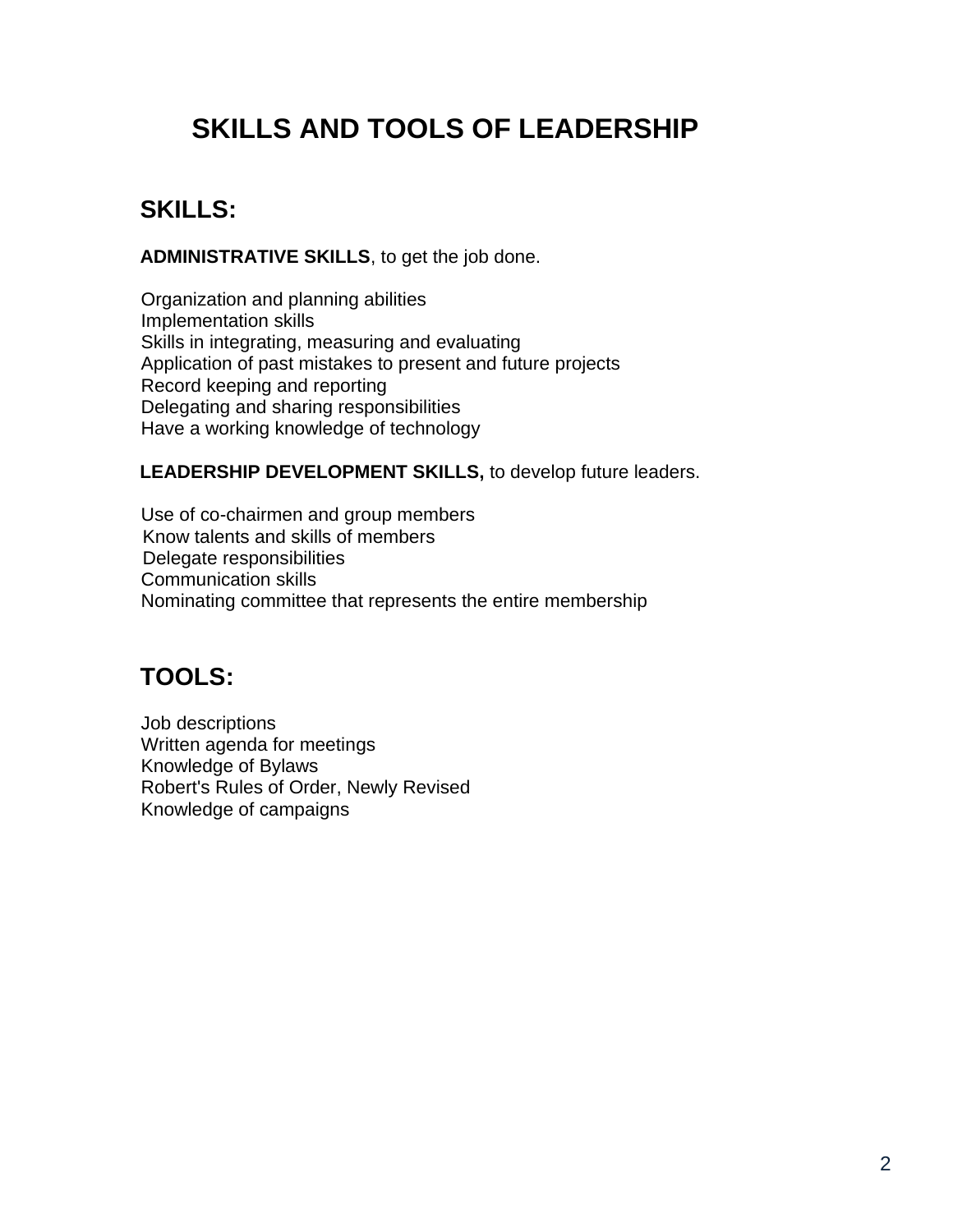# **GUIDELINES FOR CLUB PRESIDENTS**

A Club President is the guiding force that makes a Club successful in all of its endeavors.

#### **I. AS THE PRESIDING OFFICER:**

- A. Prepares an agenda in advance of all meetings.
- B. Appoints and is an ex-officio member of all committees except the Nominating Committee.
- C. May not debate an issue from the chair but may explain something in detail for full understanding of the members so they are clear on the subject being discussed.
- D. When motions become involved by the addition of an amendment or many amendments, recapitulate the parliamentary action so that members will understand what an "Aye" or "Nay" vote will mean.
- E. Remains impartial at all times.
- F. Should have a basic knowledge of parliamentary procedure which will provide confidence and authority in presiding.
- G. Should know the Bylaws of the National Federation and State Federation, as well as her Club Bylaws.
- H. Questions and problems arise occasionally. Feel free to seek information and advice from the State President.

#### **II. AS CLUB PRESIDENT:**

- A. Know Club Bylaws. Read National and State Bylaws.
- B. Call a meeting of the Executive Committee (Elected Officers) and:
	- 1. Discuss Goals and Objectives for the Club.
	- 2. Develop a written plan of action, specifically, what the Club needs to address during the year.
	- 3. Determine Standing Committees. Some of these may be required by State, and others by Club Bylaws. Ask for suggestions for chairmen.
	- 4. Suggest ways to involve other women.
	- 5. Establish guidelines for full Board meetings (Executive Committee and Appointed Committee Chairman). If the Club Bylaws do not determine the Board Meeting date, this will need to be set.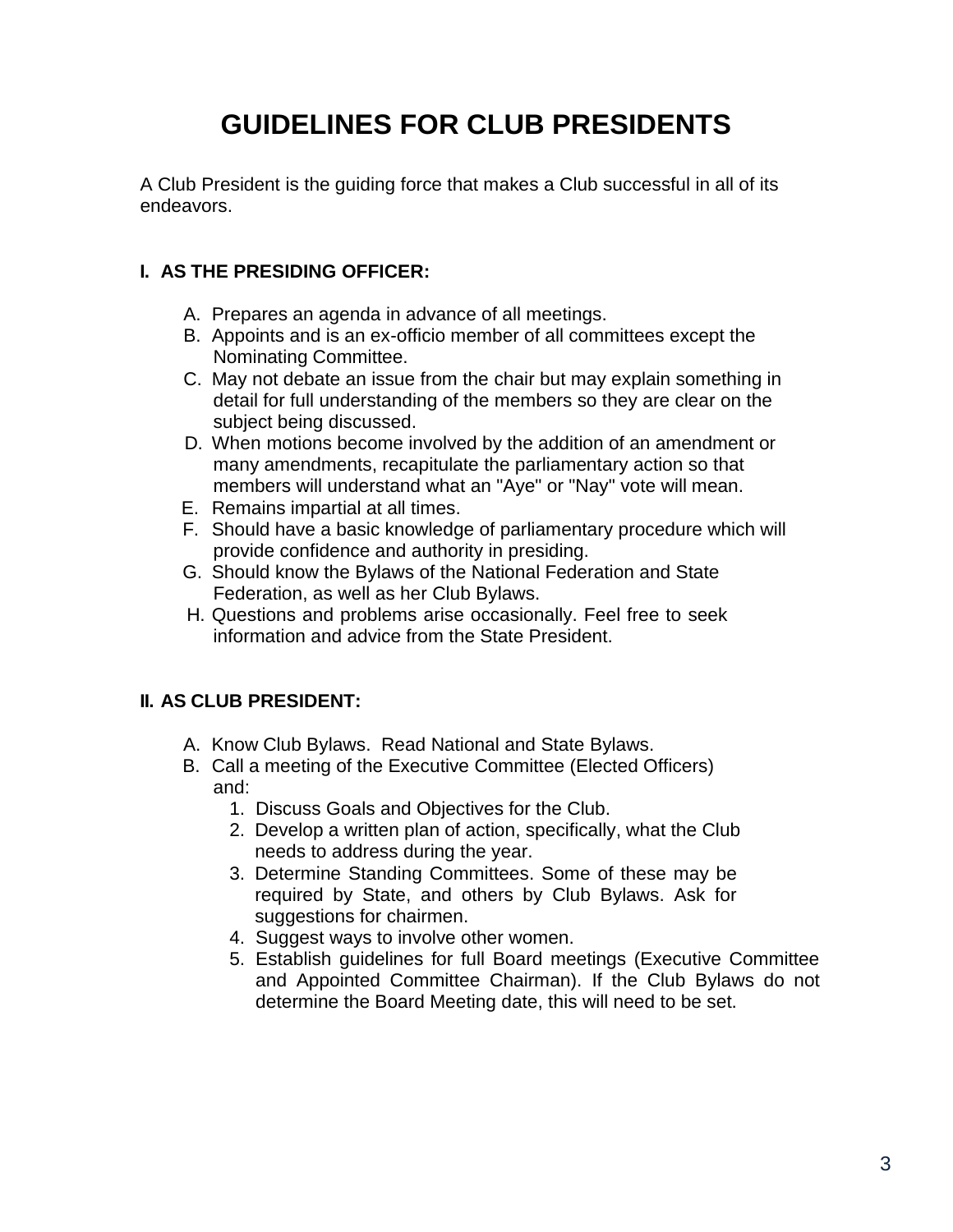- C. Appoint Committee Chairmen:
	- 1. Provide written job descriptions for Committee Chairmen so they know what is expected of them, and so you both understand what the job consists of.
	- 2. Take into consideration the Officers' suggestions and the members' skills and interests.
		- a. Members will work harder if they can have a job which involves their particular talents and interests.
		- b. Do not hesitate to create a new position to accommodate a member's special talent.
		- c. Involve as many members as you can. Involvement means a higher level of participation at meetings and in the Club.
	- 3. Delegate activities and responsibilities to the Committee Chairmen and hold them accountable.
- D. Hold a Board Meeting:
	- 1. Agree on Club Goals and Objectives.
	- 2. Approve a budget to be presented to the general membership for adoption.
- E. Preside at Meetings:
	- 1. Know the goals and objectives of your Club, and the purpose of the meeting.
	- 2. Become familiar with Robert's Rules of Order, Newly Revised.
	- 3. Use a prepared agenda and conduct the meeting according to protocol.
	- 4. Make meetings interesting and fun.
	- 5. Have speakers and programs on a variety of topics.
	- 6. Leave the business parts of the meeting to the Officers and Committee Chairmen. (Your Board).
	- 7. Never go over the set period of time for the meeting.
	- 8. Always be certain that members and guests leave with information that will help them either personally or professionally.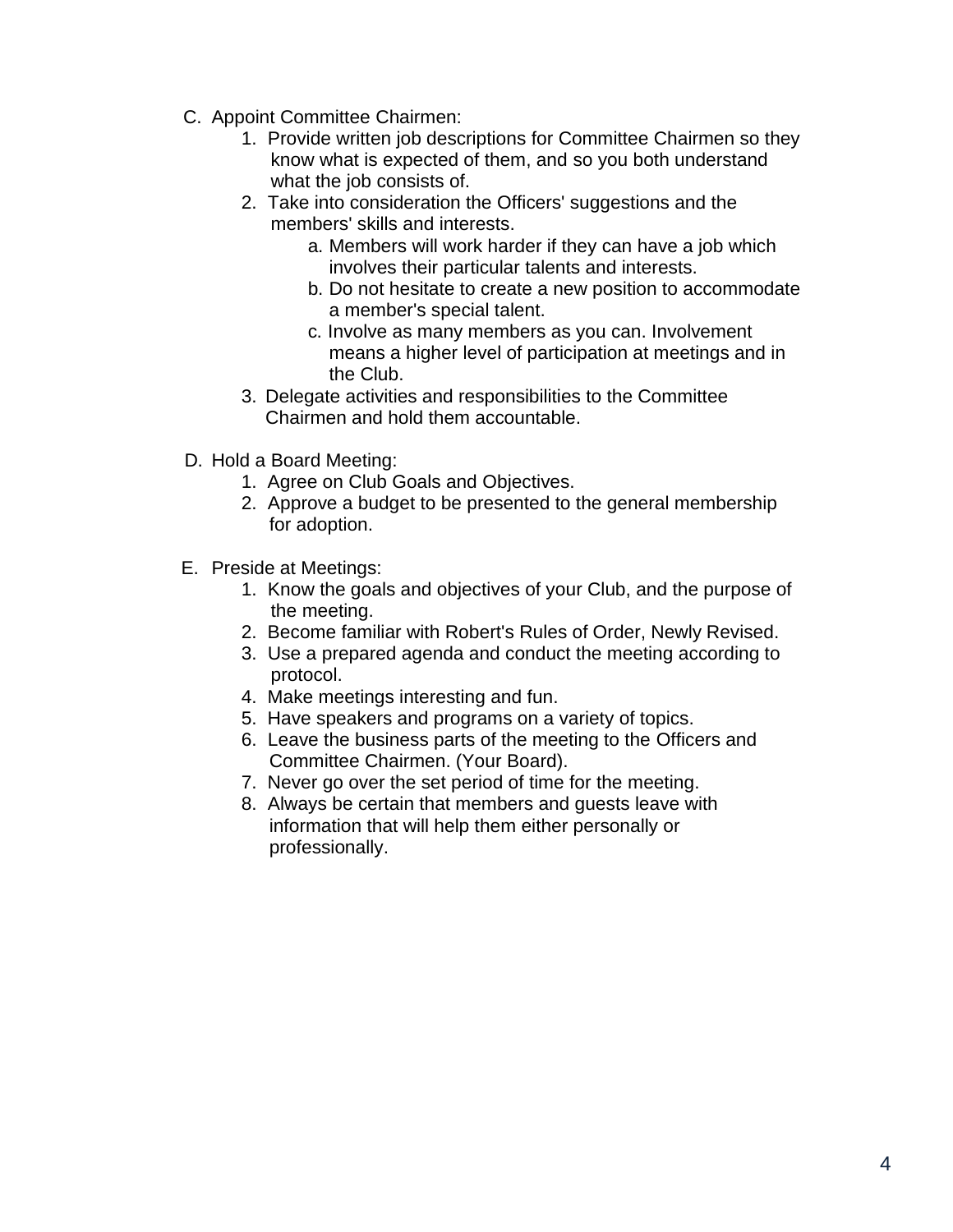## **HOW TO CONDUCT A SUCCESSFUL MEETING**

The image of a Club is exemplified by the success of regular meetings. This is the opportunity for the public to see the Club in action. The Presiding Officer should determine before each meeting what she hopes to achieve, and what deadlines for the future are to be set. Adequate planning and preparation will help each Officer or Committee Chairman be well aware of what needs to be accomplished in the short time the members are together.

Each meeting should begin with a review of minutes of the previous meeting, and end with a complete summary of what has been accomplished at the present meeting. Announcements should be made at the close of a meeting and should contain important dates to remember and a reminder to Officers, Committee Chairmen, and members of tasks or assignments for future meetings.

A few basic guidelines can be the difference between successful or mediocre meetings:

- 1. Prepare an agenda for each meeting. PLAN BE PREPARED!
- 2. Check minutes of the previous Regular and Board Meetings to find any unfinished business.
- 3. Contact Officers and Committee Chairmen, as needed, at least a day before the meeting to be sure responsibilities have been fulfilled.
- 4. Arrive early at the meeting location to check arrangements. Always check the PA system and any AV equipment before starting the meeting.
- 5 Call the meeting to order ON TIME. (ONE rap of the gavel!)
- 6. Follow the agenda and guide the meeting in an orderly manner. Timing and pacing is your responsibility.
- 7. Insist that all remarks be addressed to the Chair to protect a speaker's right to the floor, and to keep the meeting moving.
- 8. Retain control of the meeting at all times. Lack of control is a discourtesy to members and to the people who follow on the agenda.
- 9. Never "turn the meeting over" to anyone! YOU ARE IN CHARGE. Always "introduce" an Officer or Committee Chairman, who in turn will introduce the next portion of the agenda.
- 10. Thank those who participated in the program.
- 11. Adjourn the meeting ON TIME.
- 12. Be prompt with follow-up after each meeting.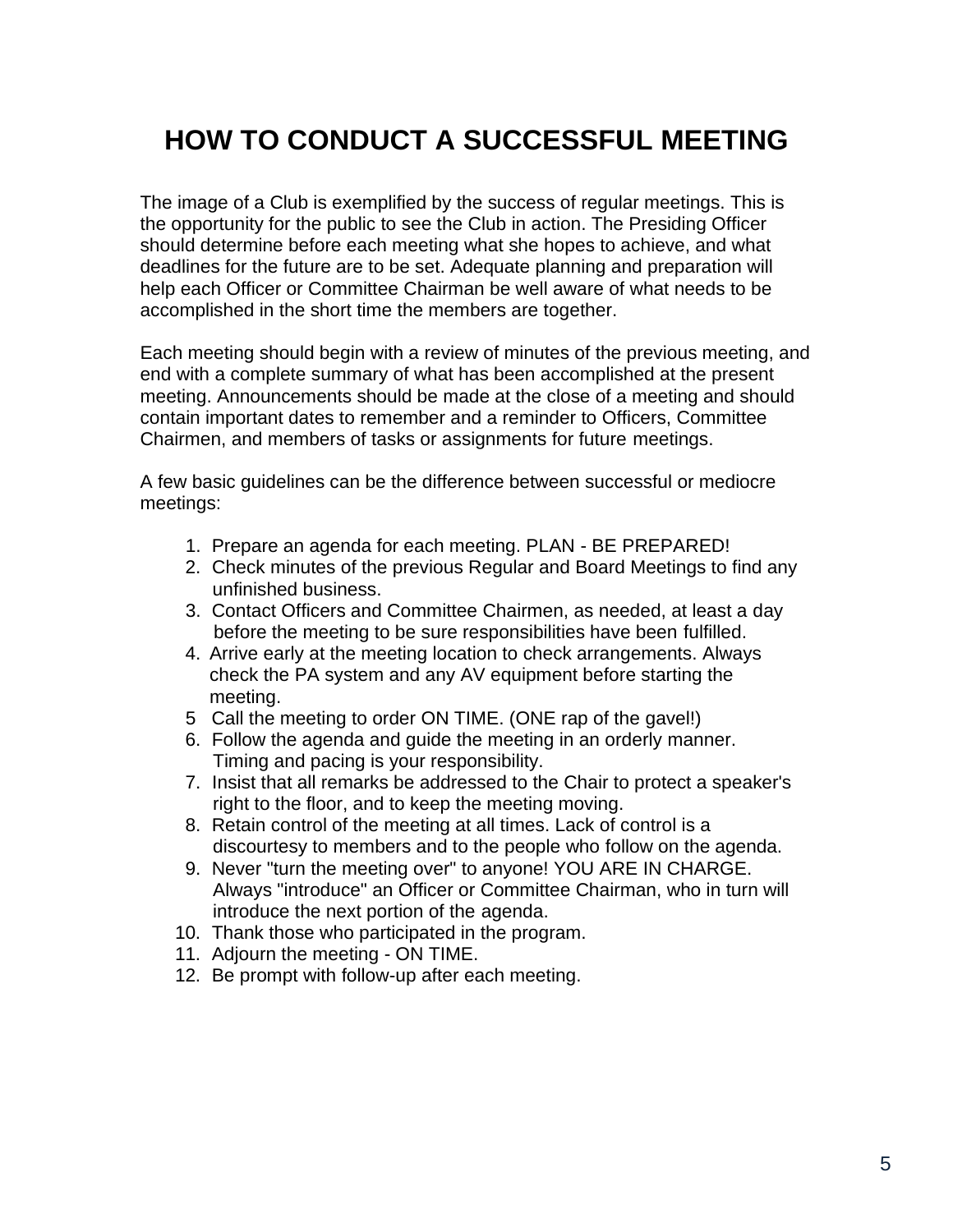## **SAMPLE MEETING AGENDA**

| <b>CALL TO ORDER</b><br><b>PRAYER</b>                                                                                                                     | (Only ONE rap of the gavel)                                                                                                                                                                                                                                                                                                                                                                    |
|-----------------------------------------------------------------------------------------------------------------------------------------------------------|------------------------------------------------------------------------------------------------------------------------------------------------------------------------------------------------------------------------------------------------------------------------------------------------------------------------------------------------------------------------------------------------|
| <b>PLEDGE OF ALLEGIANCE</b><br><b>SECRETARY'S REPORT</b>                                                                                                  | (Following the Secretary's report, the President                                                                                                                                                                                                                                                                                                                                               |
|                                                                                                                                                           | asks, "Are there any corrections to the<br>minutes?" If none are suggested, the<br>President states, "There being none, the<br>Minutes stand approved as read/ circulated."<br>If corrections are made, the President asks,<br>"Are there further corrections?" Hearing<br>none, the President says, "The minutes<br>stand approved as corrected." NO ACTION<br>BY THE MEMBERSHIP IS REQUIRED. |
| <b>TREASURER'S REPORT</b>                                                                                                                                 | (Following the Treasurer's report, the President<br>asks If there are any questions. Hearing none,<br>she then states, "The Treasurer's Report will<br>be filed." NOT FILED FOR AUDIT. The<br>Treasurer's Report Should NEVER be<br>accepted and NO ACTION IS REQUIRED.)                                                                                                                       |
| <b>OFFICERS' REPORTS</b><br><b>PRESIDENT'S REPORT</b><br><b>COMMITTEE REPORTS</b><br><b>UNFINISHED BUSINESS</b><br><b>NEW BUSINESS</b><br><b>PROGRAM*</b> | (NEVER "Old Business")                                                                                                                                                                                                                                                                                                                                                                         |
| <b>ANNOUNCEMENTS</b><br>AN IOUDNMENT                                                                                                                      | $\tau$ he Drooident abould ook if there in any                                                                                                                                                                                                                                                                                                                                                 |

**ADJOURNMENT** (The President should ask if there is any further business. If none is suggested, she states, "There being none, the meeting is adjourned." NO ACTION BY THE MEMBERSHIP IS REQUIRED.)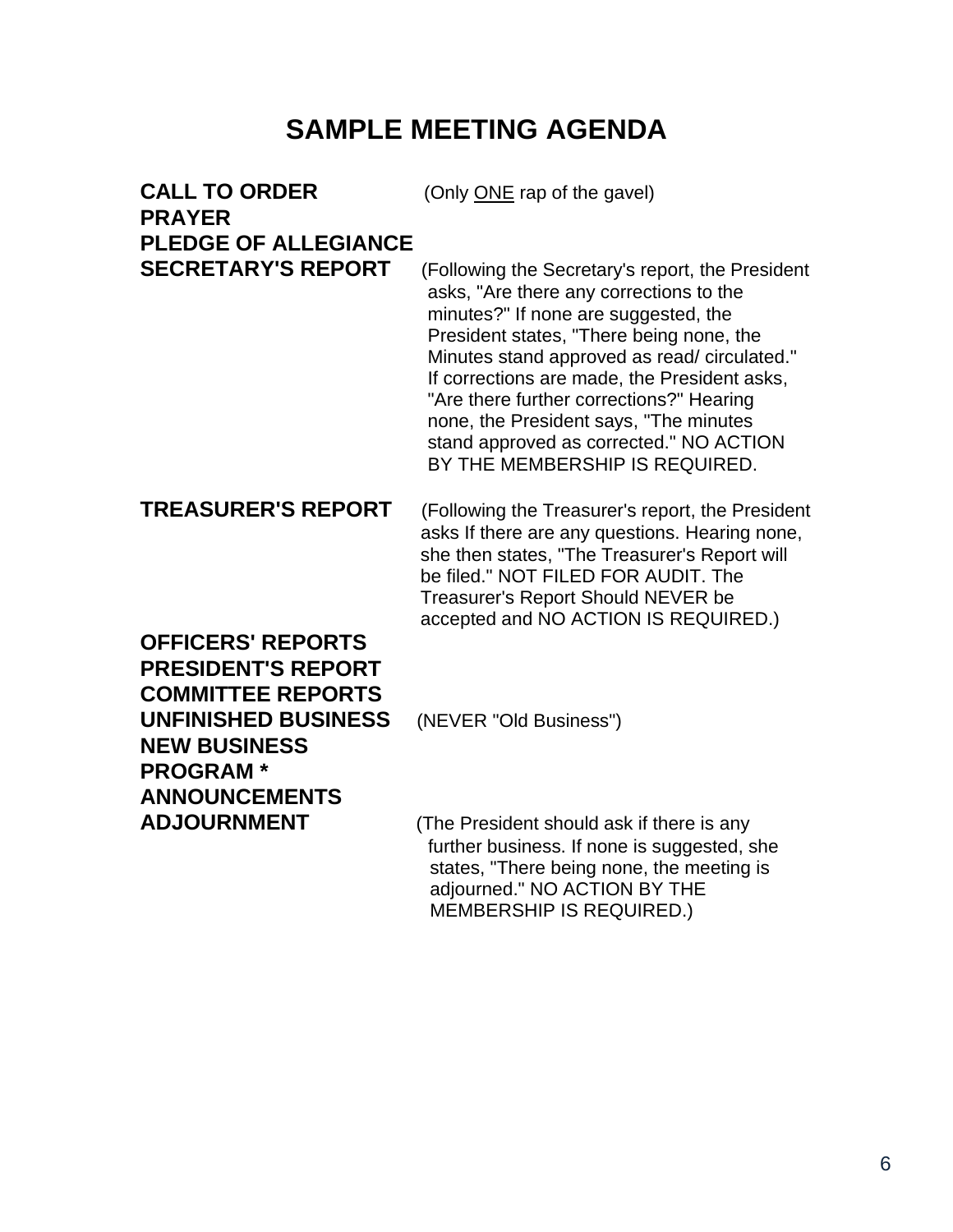### **MEMBERSHIP**

Membership is the key to success, and membership promotion is the heart of the organization. Maintaining the status quo is not enough - we must grow if we are to further the influence and programs of the Federation, and if we are to continue to promote the philosophy and principles of the Republican Party.

A strong leader's goals will include membership growth which encompasses many activities. It involves recruiting new members and retaining present members.

The job is too big for only a Membership Chairman to handle. She will need an energetic committee to work with her to carry out specific functions of the Committee. Remember, every Club member is a part of the Membership Committee. Effective membership recruitment is essentially a SALES job.

- I. BASIC MEMBERSHIP SELLING POINTS:
	- A. Set reasonable and realistic membership goals for the year.
	- B. Develop a plan for membership growth that specifically meets your Club goals.
	- C. Develop a brochure or flyer to promote your Club. Place at the Chamber of Commerce, with Realtors, at Republican Party headquarters, in grocery stores, and other locations in your community where you can reach new people.
	- D. Be active and current on all social media platforms.
	- E. Attend State Federation Board Meetings for information and inspiration. Attend the biennial conventions of the NFRW and your State Federation.
- II. GETTING PRESENT MEMBERSHIP INVOLVED:
	- A. Stress membership at every meeting and in every newsletter. If your members are constantly reminded to THINK MEMBERSHIP, they will come to view every friend, acquaintance, and contact as a possible member.
	- B. Remind your members to bring guests each time you have a meeting or special event. A non-political or social event is often the best choice for a member to invite a guest.
	- C. Enclose a special form or addressed postcard with your newsletter requesting members to give the names of two or three prospects.
	- D. Contact your new members from last year and ask for referrals. New members are likely to open up new circles of women for you to contact.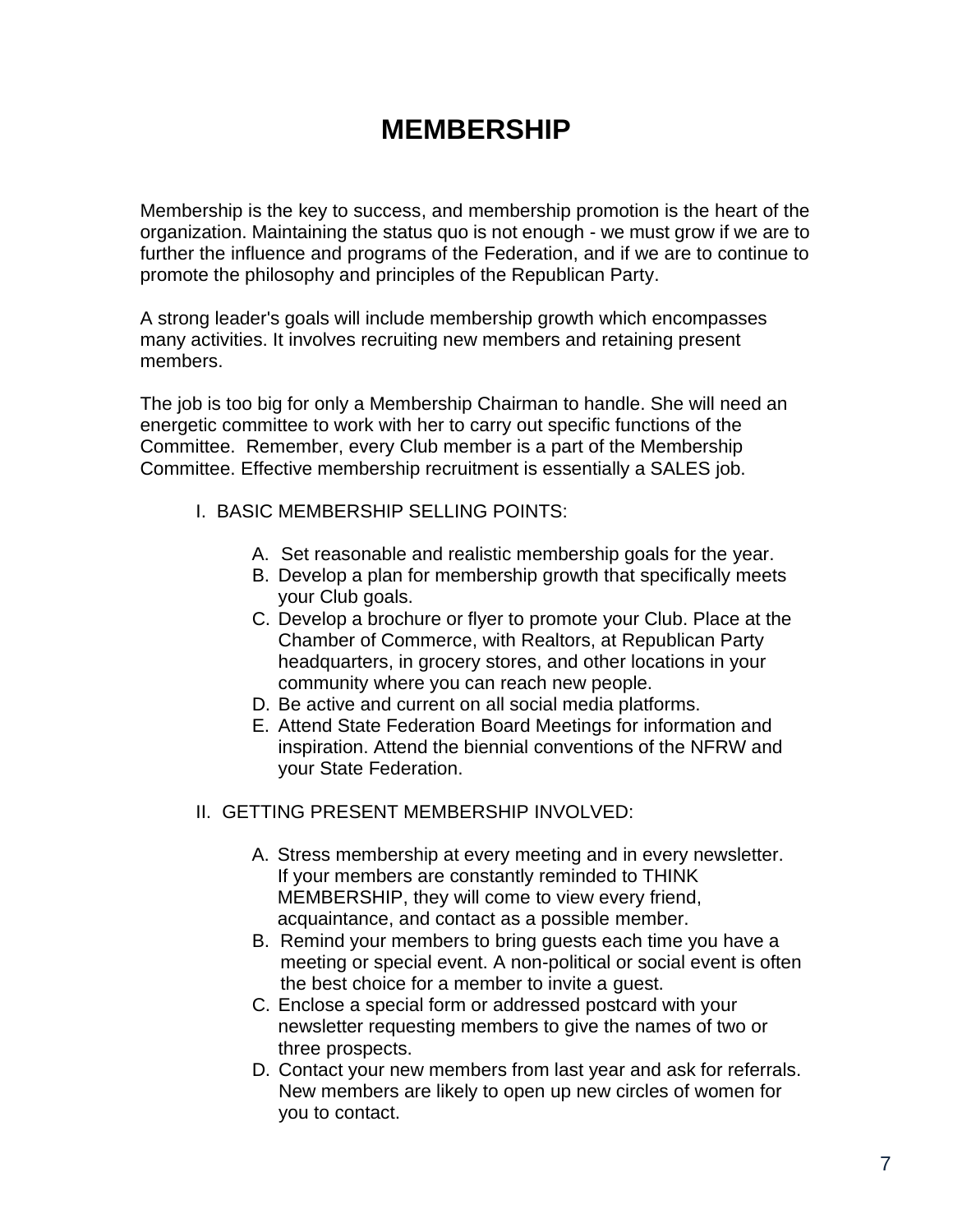- E. Always provide a guest book at your meetings and functions, and be sure to have every guest sign with their name, address, cell phone number and email.
- F. Always feature a membership table at your meetings that is clearly marked. A guest may be thinking about joining.
- G. Create special name tags for guests. Assign a committee of members to make guests feel welcome.
- H. Sponsor a contest with a prize for the member who brings in the most new members.
- I. Suggest that your members give memberships as gifts to friends and family.
- J. When you and your members staff Republican booths at county or state fairs, or other meetings, offer Club information to women registering Republican.
- K. Make Club information and newsletters available at Republican headquarters during campaigns.
- L. When members participate in phone banks or precinct walks, instruct them to keep a pad on which to write the name, address, and phone number of any Republican woman who seems interested or enthusiastic about the Republican cause.

A strong leader will grow her Club. That is the number one goal of any Club President. Membership is an ongoing program which requires the participation of every member of your Club. The chairmen of Program, Legislation, Campaign, and Publicity play a large role in attracting and maintaining members.

Your Club Treasurer and your Membership Chairman work hand in hand on the Club's Membership. They work together to keep the Club records accurate and updated so that the Treasurer can file Club membership reports with the State and National Federations.

Most of a Club's leadership is involved either directly or indirectly with membership. However, these leaders alone cannot achieve the levels of success that is possible. It takes a commitment of your entire  $Club - a$ combination of a good Membership Chairman, an active Committee, an aggressive renewal program, an energetic recruitment program, and the help of all of your members to grow your Club and become an important political force.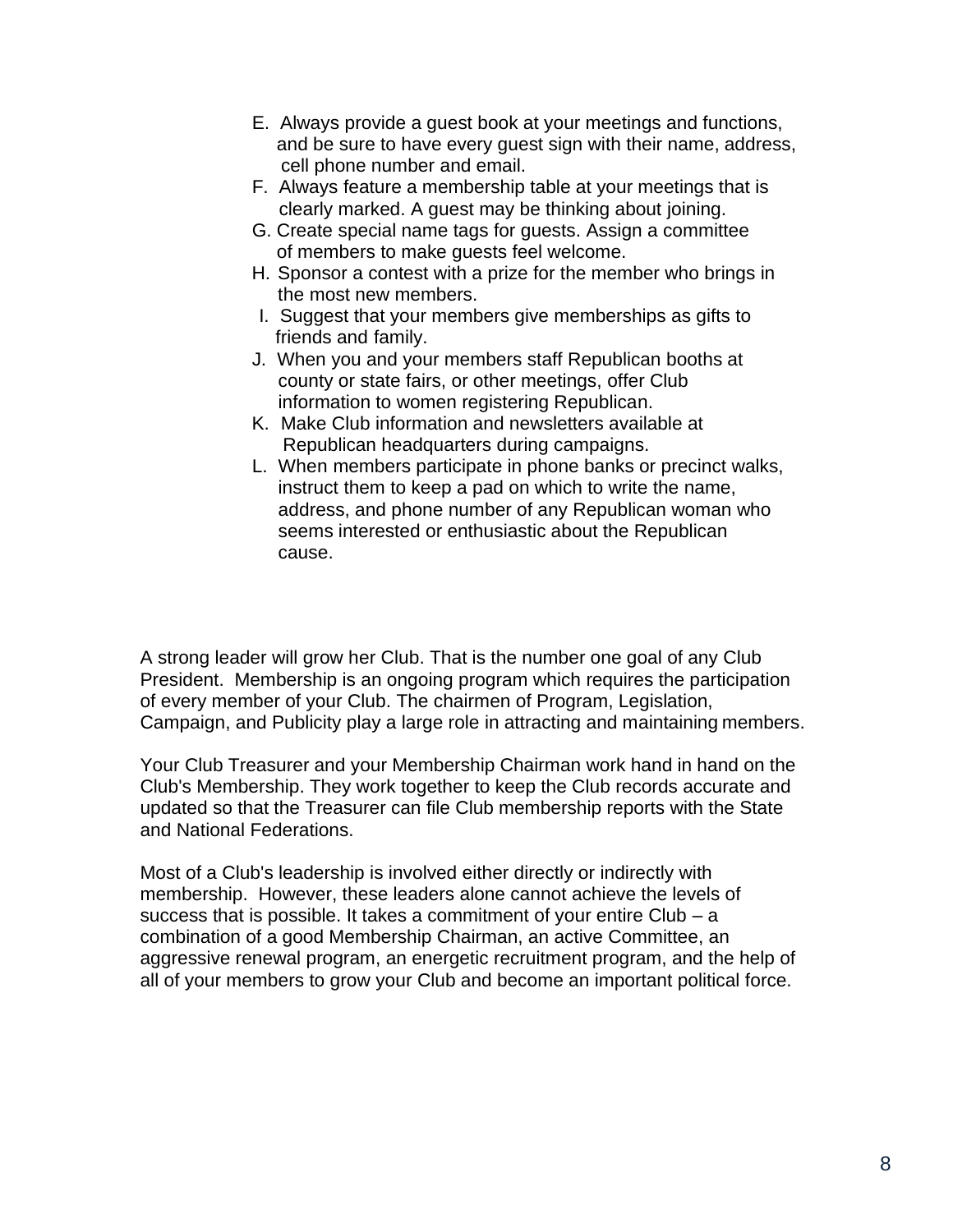## **CLUB PROGRAMS**

Always keep in mind that we are a political organization and every Club program and project should give each person something political to take with them from the meeting. Each activity should relate to the purpose and objectives of the Club, the State, and the National Federation.

If the Club Bylaws do not determine the Program Chairman, the President should appoint the Chairman early in the Club planning process. The Program Chairman should appoint her committee and include members who have varied interests, are creative, represent ethnic and age diversity, and who have experience with program planning.

#### I. THE PROGRAM COMMITTEE SHOULD:

- A. Plan the Club's programs for the year, considering the Club's purpose and objectives.
- B. Plan programs using Club Survey results to provide programs that are desired by the membership.
- C. Review the Club, State and NFRW Bylaws to determine the number and types of meetings required and enter those dates on the planning calendar.
- D. Review the requirements necessary to qualify for State and NFRW Achievement Awards and incorporate suggested programs on the planning calendar.
- E. Consider election dates and major community events when planning the Club's programs for the year.

#### II. QUESTIONS TO CONSIDER WHEN PLANNING CLUB PROGRAMS:

- A. How does this specific program relate to the Club's purpose?
- B. Is the program timely and informative?
- C. Will members be interested in this program, and would they be enthusiastic about inviting a guest to the program?
- D. Is this program unique and not duplicated by other programs?
- E. Is this program relevant to our members, and does it have value?
- F. Do the year's programs provide variety and balance?
- G. Has the committee reviewed past programs to avoid duplication?
- H. Is program format varied? (Speakers, panel discussions, debates)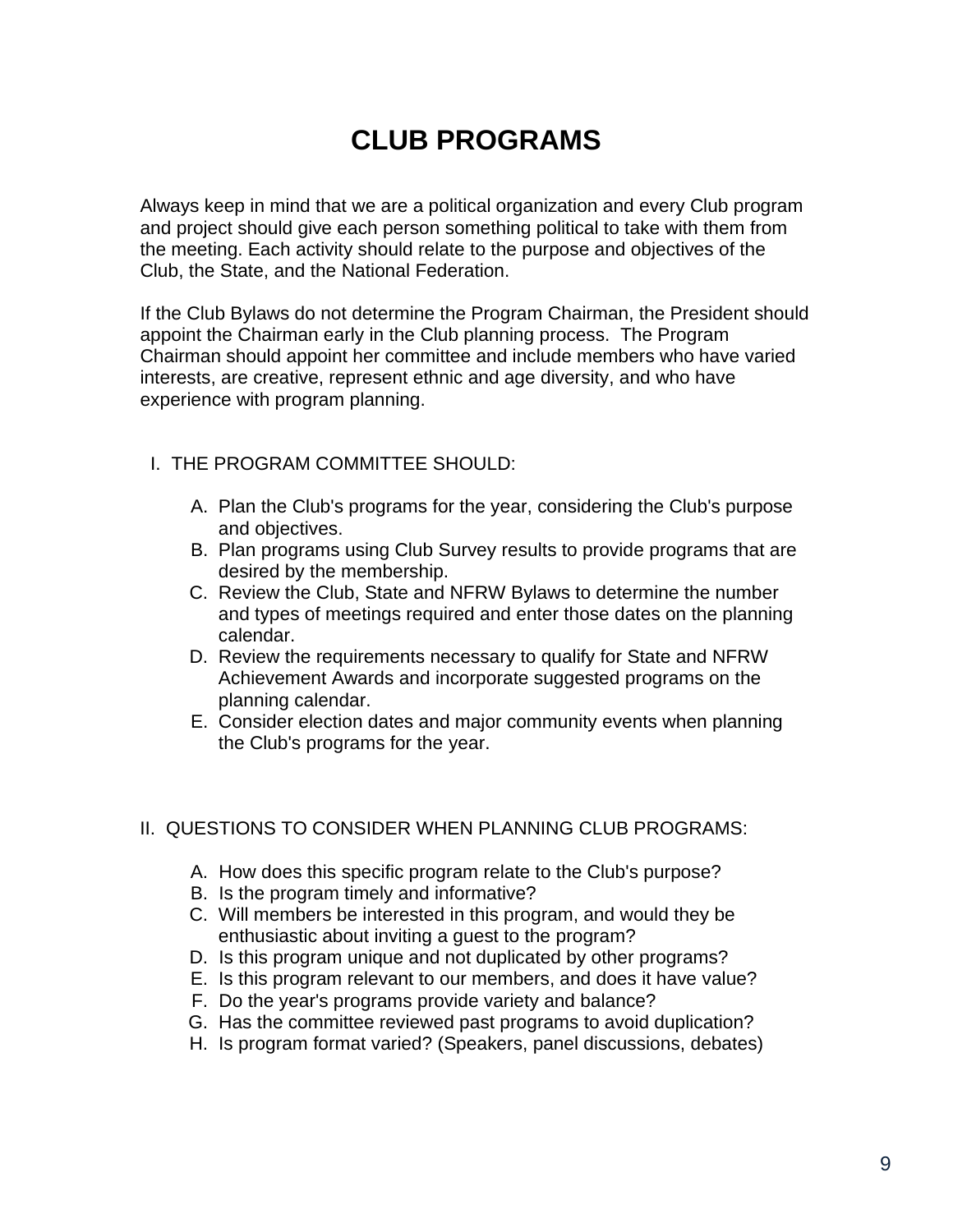- I. Do programs fulfill Bylaws and Achievement Awards requirements?
- J. Do programs reach a broad segment of our membership and have appeal to potential new members?
- K. Do programs encourage women to give politics a high priority in their busy lives?
- L. Do programs have focus?
- M. Do programs include an orientation for new members, including a history of the Federation and the importance of being involved?
- N. Do programs provide for member participation and interaction?
- O. Do programs utilize State and NFRW resources?
- P. Do programs foster fellowship and encourage networking at each meeting?
- Q. Do programs have creative titles for promotion?
- R. Do programs provide motivation for action?
- S. Do programs reflect change rather than status quo?
- T. Do programs attract new members and have publicity potential?
- U. Do programs build credibility and visibility for Republican Women?
- V. Has the committee requested evaluation and feedback from the membership?
- W. Has the committee prepared written guidelines for the Program Committee, and for committees that will follow?